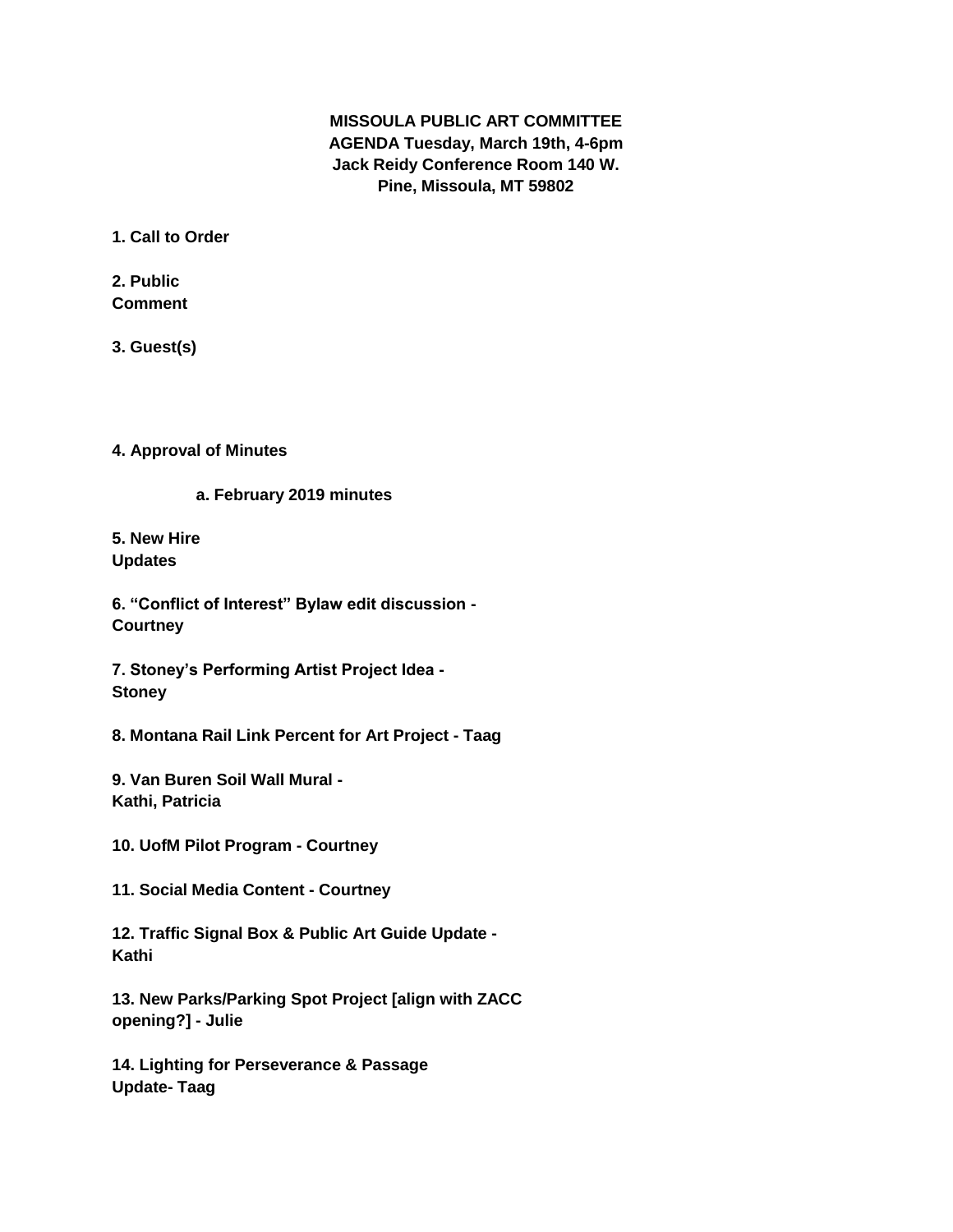**15. Announcements, News, or Upcoming Events** 

**17. Comments 18. Adjournment** 

**The City makes reasonable accommodations for any known disability that may interfere with a person's ability to participate in this meeting. People needing assistance should provide advanced notice to allow adequate time to make needed arrangements. Please call Heidi Bakula at (406) 552-6003 or write her at Mayor's office, 435 Ryman, Missoula, MT 59802 to make the request known.** 

## **STRATEGIC PLANNING GOALS 2017-2019**

**Mission: The Public Art Committee affirms the city's role as an advocate to public art, fosters and enriches the aesthetic of the City of Missoula, values and promotes the contributions of artists to the community and furthers the objectives of Missoula City Ordinance 3221.** 

**Vision: The Public Art Committee envisions a community where art and artists are valued, and where public art is integrated into the fabric of our place, and enhances the quality of life of its citizens.** 

**YEAR 1-2017 Outreach and Awareness** A. Create monthly marketing PSAs B. Improve website C. Begin public art education for artists D. Make quarterly reports to council E. Establish a more formal connection to U of M art department F. Engage in community feedback

**Governance** A. Actively invite native representation onto committee B. Bring accounting and professional reporting to council C. Create annual planning and follow plan D. Create a catalogue and condition report E. Intentional use of staff and chair time

**Quality** A. Increase art call submissions

**Fundraising and Project Development** A. Pursue the idea of joining county B. Increase staff time C. Deepen our relationships to other Public Art Committees for inspiration and funding ideas D. Actively seek out grant funding E. Enrich private/public partnerships

**Projects** A. One big project per year- form committee B. Public Art Guide C. Parking meters D. Lighting for Crossings E. Lighting for Perseverance and Passage F. Traffic Signal Boxes

## **YEAR 2- 2018 Outreach and Awareness** A.

Create a public art scavenger hunt B. Continued public art education for artists C. Create a friends